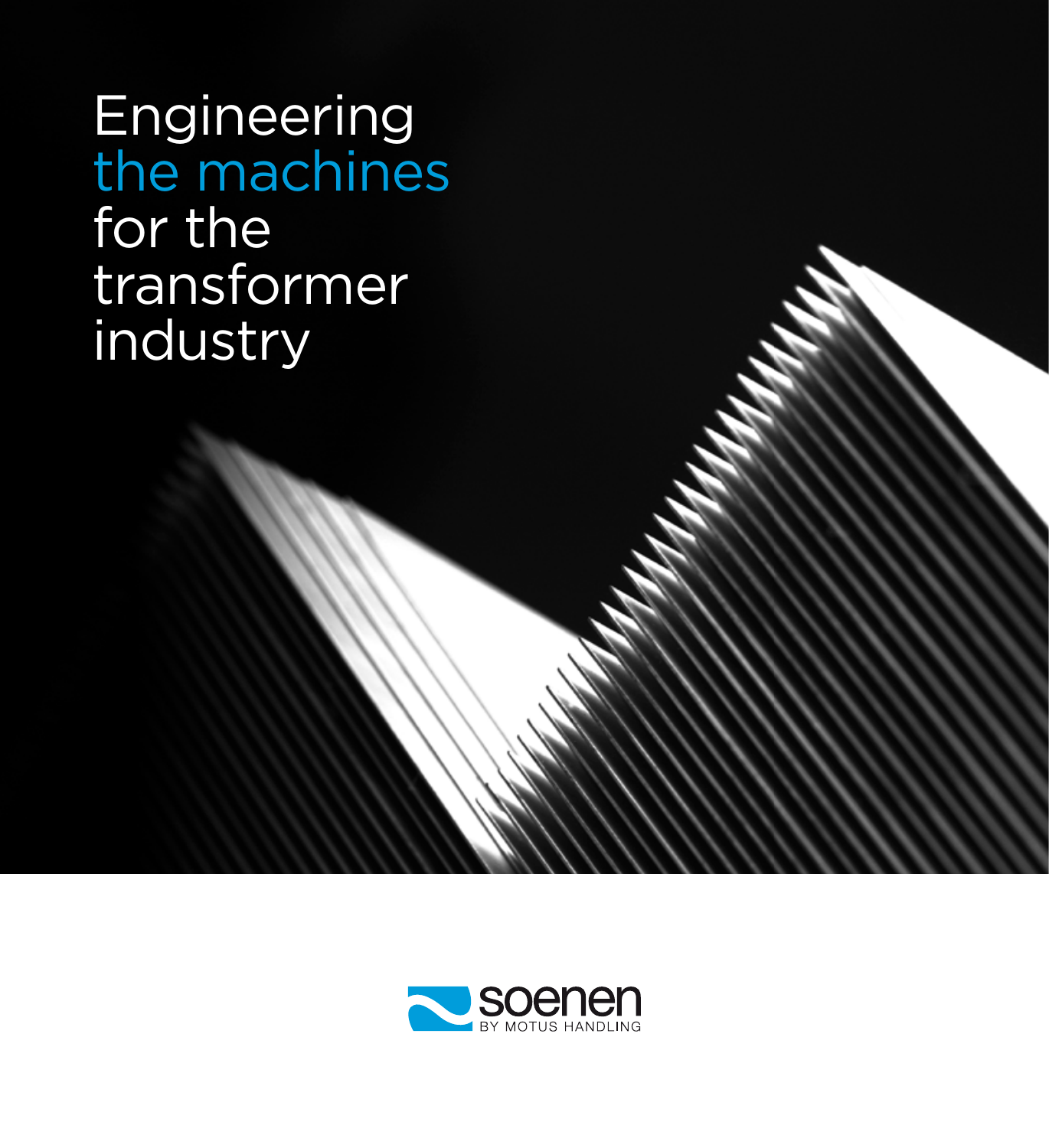We are always giving focus ON TECHNICAL **PERFECTION**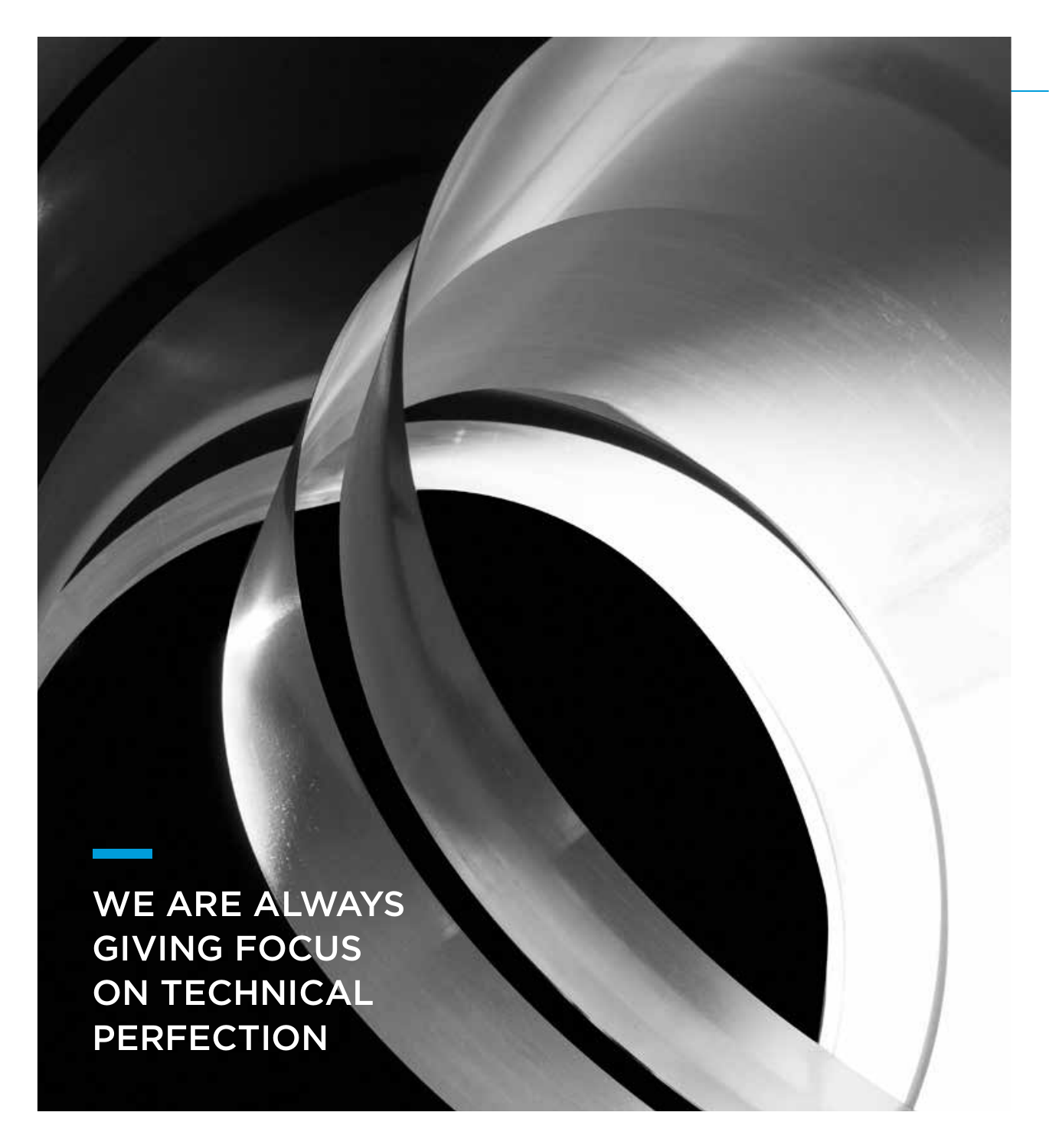## **100% family owned group**

# Engineering the machines for the transformer industry

More than 30 years experience in equipment for the transformer core manufacturing – SOENEN by Motus Handling is considered to be one of the leading suppliers in machinery for the electric industry.

- · Slitting lines for grain oriented silicon steel
- · Cutting and stacking lines for distribution and power transformer cores.
- · Handling systems to achieve an efficient core assembly

The company was founded in 1924 by Romain Soenen. Since 2016, the company became a member of the Valtech Holding. This is a group of 12 companies mainly focused on machine construction and project oriented business. Our group is 100% family owned and all activities are centralized in West Flanders, the Flemish part of Belgium.

SOENEN by Motus Handling has customers in more than 60 countries, worldwide. Together with our local partners, we give focus on excellent support to our customers.

#### A brilliant market position

SOENEN cut-to-length lines and slitting lines stand for the high standards involving quality, accuracy and performances. From modular concepts to customer-oriented solutions. We are always giving focus on technical perfection, excellent product quality and efficiency.

Innovation is our main drive and sustainable partnerships stays our main goal. We equally stress the importance of optimizing and modernizing your existing production equipment.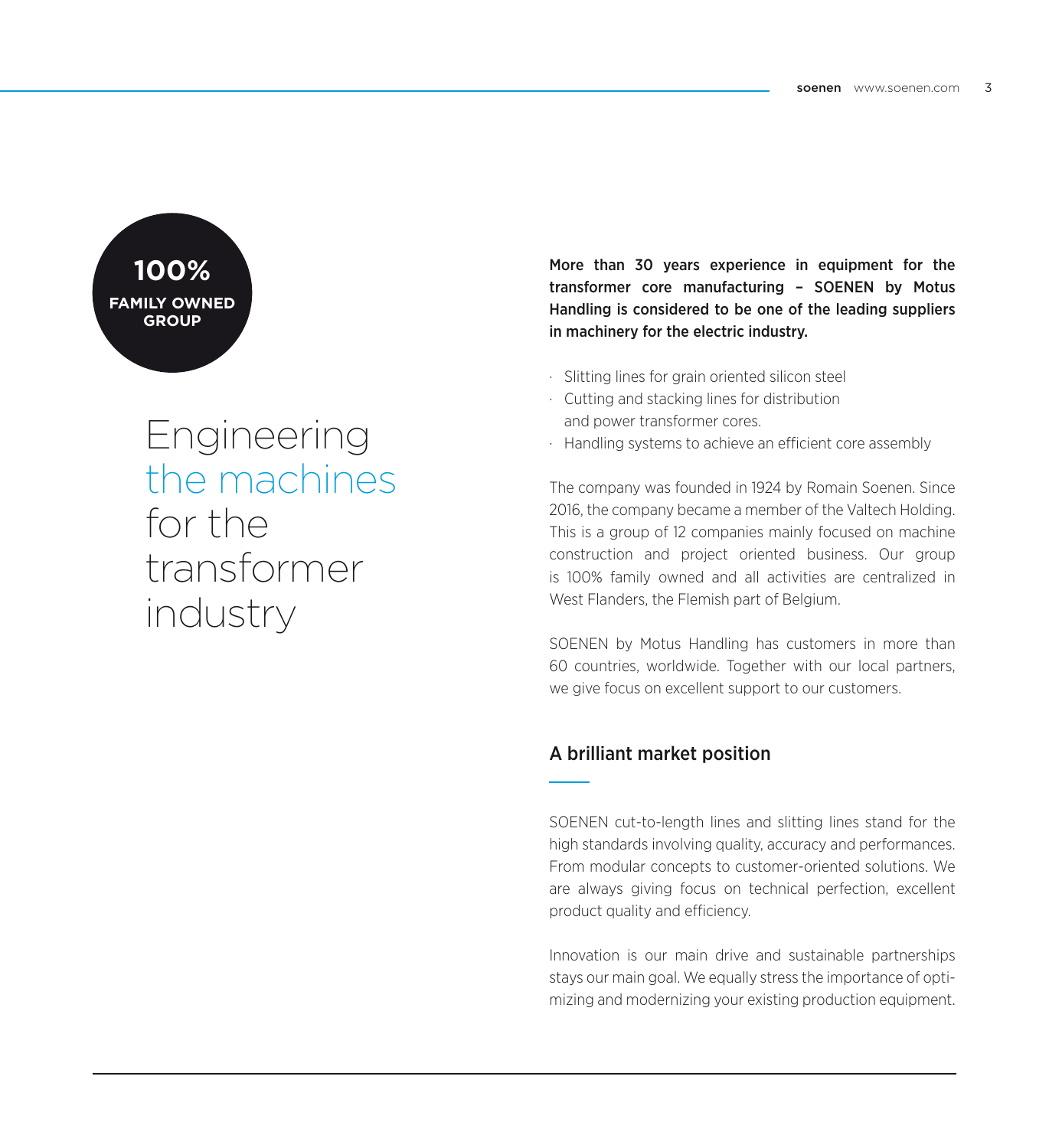## Cutting & slitting lines: the authority in cut-to-length & slitting lines

We deliver state-of-the-art equipment with the highest quality and performance standards designed with respect to the needs of our customers. Our lines combine excellent speed and accuracies.

#### Transformer Cutting

Soenen is one of the market leaders for silicon steel cut-tolength lines for transformer lamination. The sequence of cutting, notching and stacking is a complicated production process due to the high speeds, the start-stop movements, and the use of very delicate material (silicon metal sheets 0.18 – 0.5 mm thick). But the outcome is always the same - laminations impeccably cut with no sheet damage and no burr.

#### Special Cutting

The demand for cutting lines in the service industry is steadily growing. Especially the automotive sector has an important need for precut trapezium-shaped plates. Our production lines are equipped with electric swivel shears, which cut the steel sheets into precut plates. We manufacture lines that can handle 120 meters of coil per minute and accurately measure to 0.1 mm. Soenen has built cutting lines for Tata Steel and Arcelor Mittal.

*Since more than 90 years, we are passionate by machine construction! Worldwide representation with reference in more than 60 countries.*

#### Slitting

Soenen slitting lines for Grain Oriented Silicon Steel ensure a slitting process with the highest standards involving burr values and width accuracy. Carbide knives are used to achieve the highest slitting quality that is required for Grain Oriented Silicon Steel.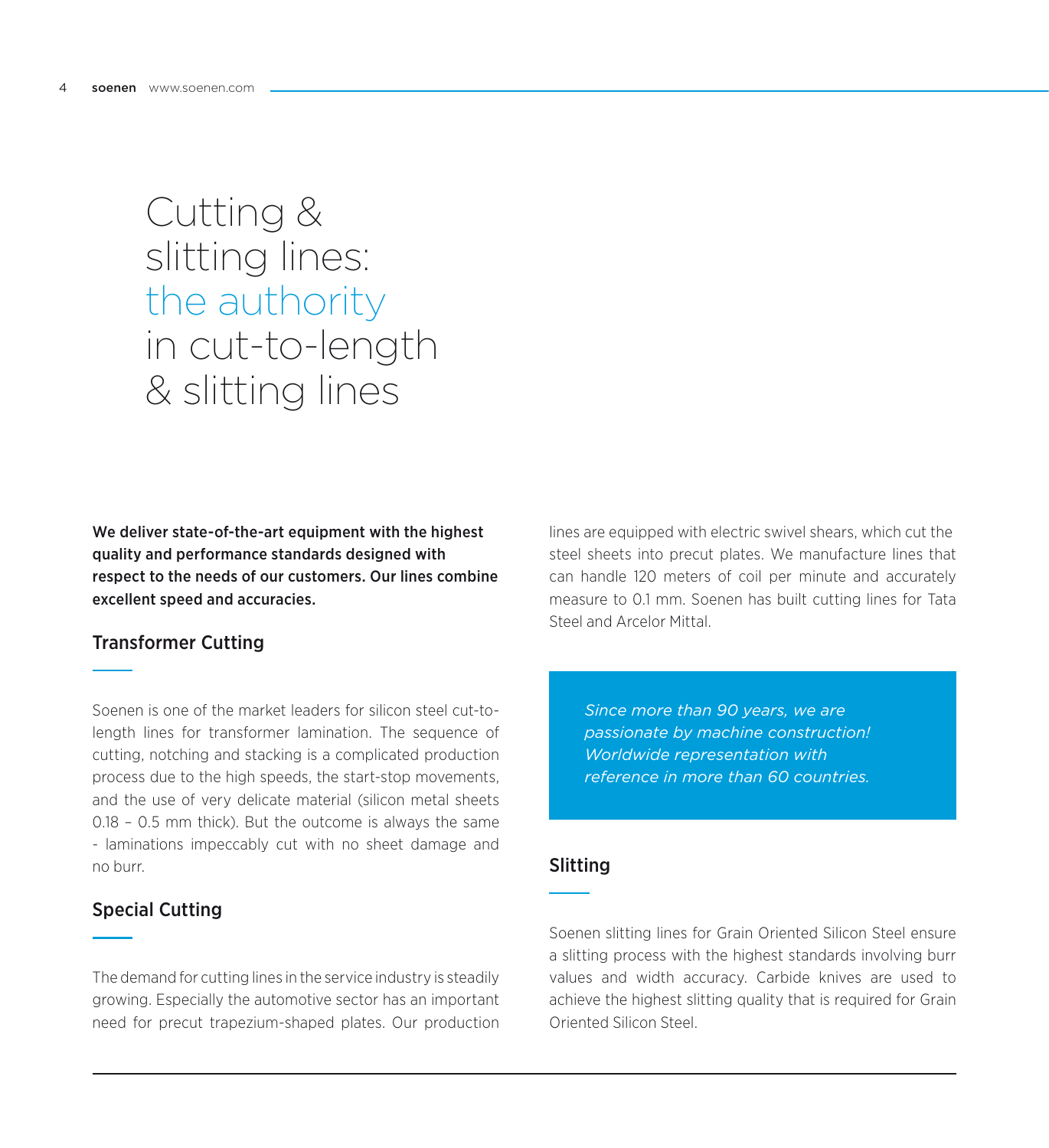

For the transformer industry, Soenen also builds slitting lines. A Soenen slitting line processes 200 m silicon steel per minute with an accuracy of 0.1 mm. Our lines can slit coils that vary between 300 and 1250 mm. The strips are recoiled with high accuracy and the right tension.

### Specifications

- · material: silicon steel
- · width: 20 1,250 mm
- · slit coils: 0,18 0,5 mm
- · width precision: 0,1 mm
- · speed: 200 m/min
- · coils: up to 6 ton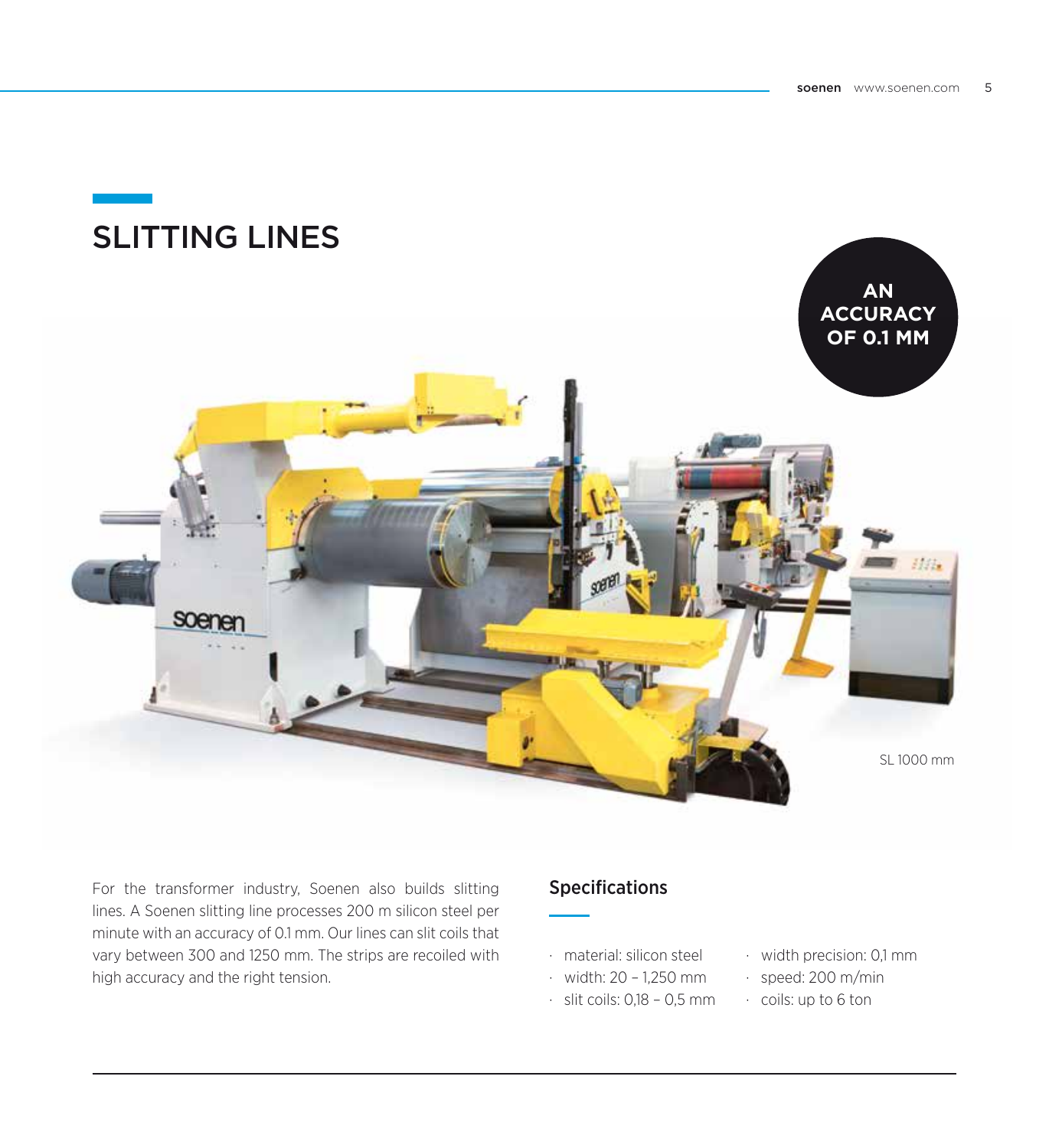





Soenen produces a versatile range of cut to length lines for the production of low loss transformer cores. Soenen lines achieve the highest quality in terms of feeding precision, speed and accuracy. They are designed and built for maximum availability and long-term reliability at the market's most competitive prices.

The available options range from budget-friendly models for each sheet characteristic to high-speed models where cutting capacities of up to 180 sheets per minute can be achieved. We also offer a high degree of flexibility in cutting table configurations and customized solutions in terms of coil handling, decoiling, and sheet stacking. Our stacking installations vary from simple sheet stopping systems to complementary and sequential stacking.

In order to make the manufacturing of a transformer E-core more efficient, faster and accurate, we developed a concept for in-line and off-line E-stacking systems. The first one is a high precision placing unit, positioned behind a new or existing core cutting line, while the latter is a compact, standalone pick and place unit. Sheets are picked from irregular stacks and accurately placed in an E-shape.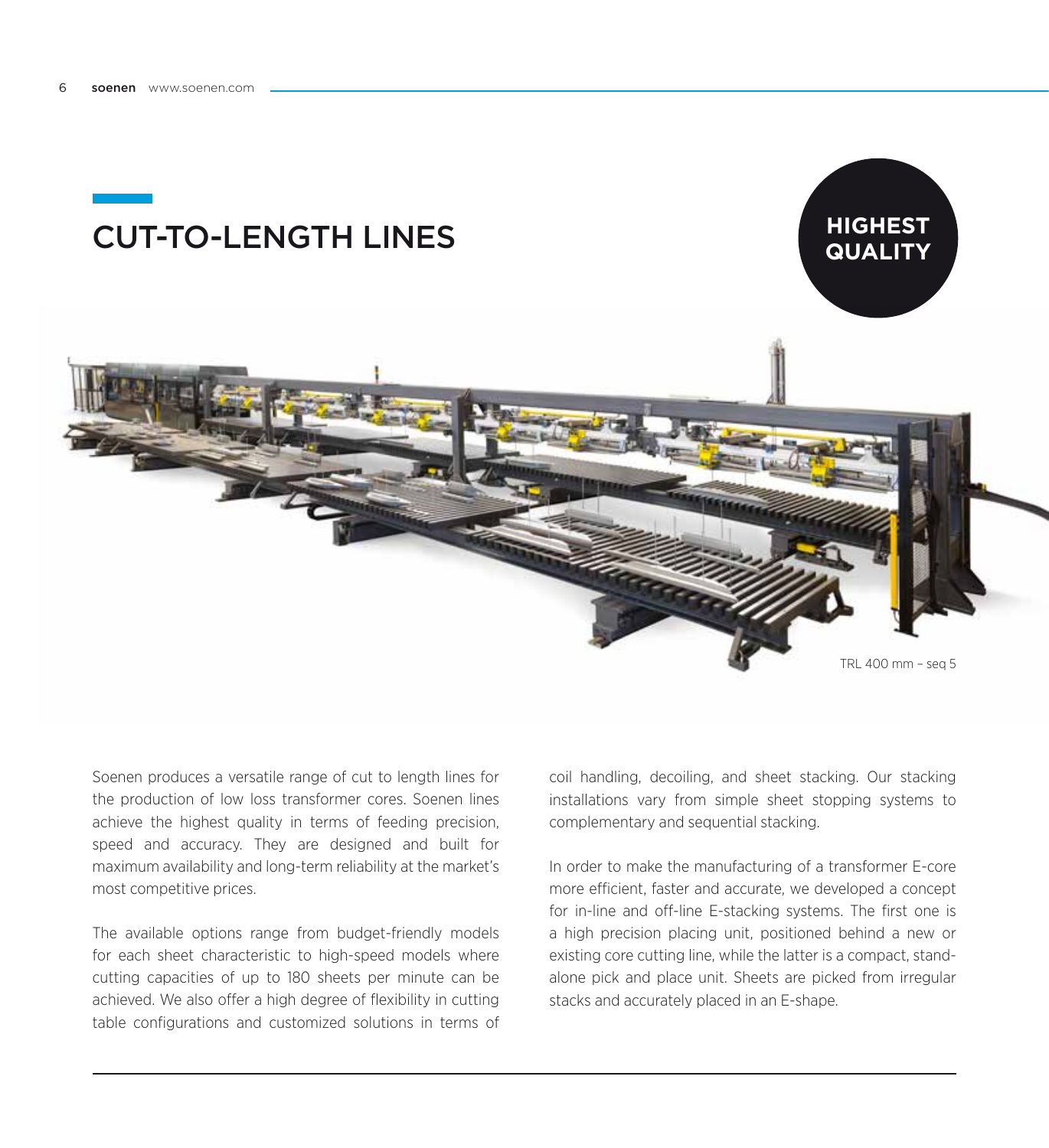

#### Specifications **USER- USER-**

- · high level of automation
- $\cdot$  high capacity cutting with a minimum of burr and no sheet damage
- · maximal scrap reduction
- · exact sheet lengths
- · high quality components
- · 18" wide multi-touchscreen
- · ergonomic, straightforward, and easy to operate via our touch panel
- · sound level: ± 80 db
- · high torque direct drive feeder (for the highest accuracy possible)
- · short start-up periods
- · high speed controller
- · belts containing stainless steel wire: extra strong, cannot be cut by laminations
- · low maintenance cost

**FRIENDLY HMI**